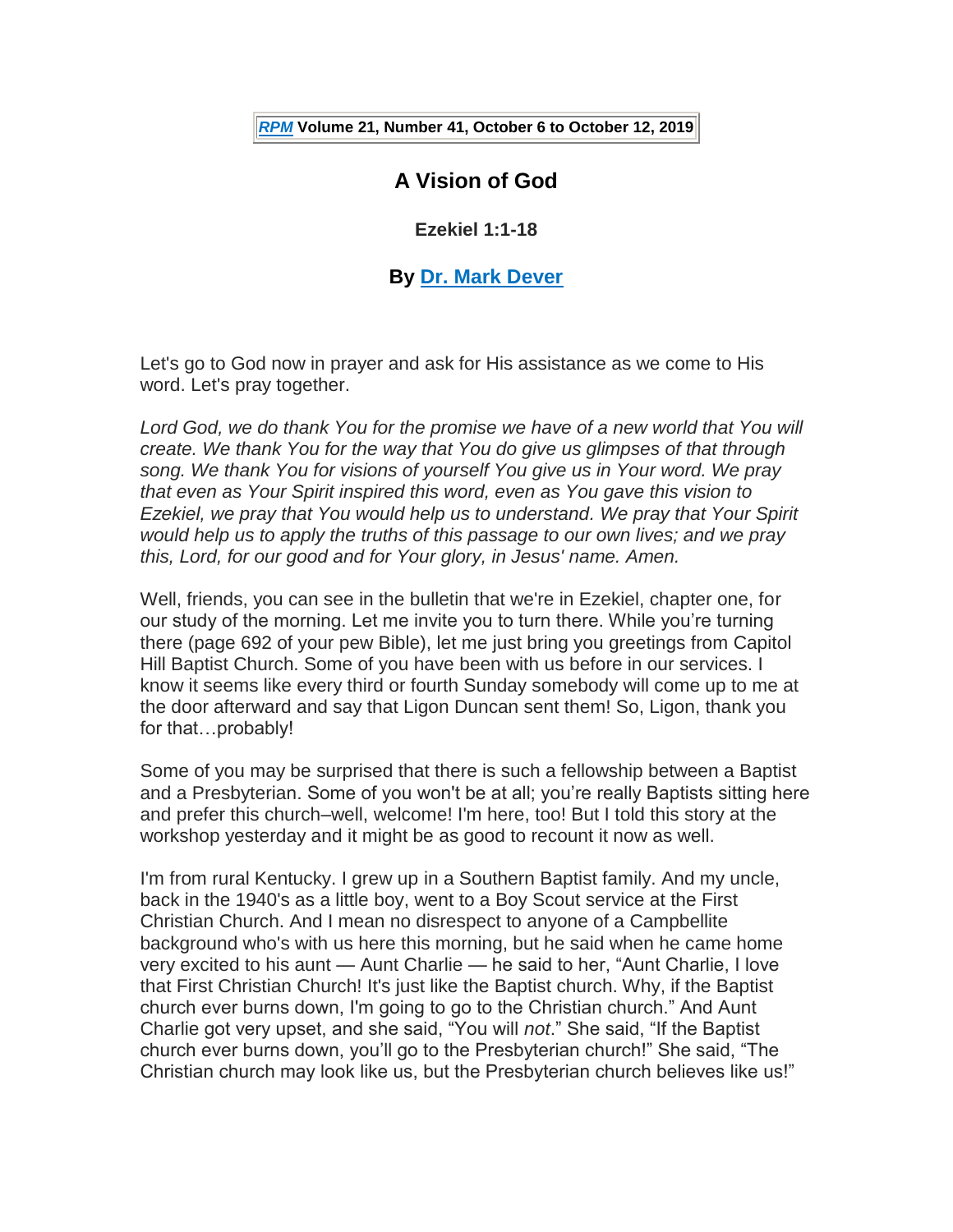Well, there is a Baptist church who understands that in Washington, D.C. I'm pretty confident they would have been praying for you all right around the time Ligon led us in praying for them, so thank you for your fellowship in the gospel.

And I just want to thank you particularly for your pastor. I cannot think of a Christian minister I esteem more than your pastor. I thank God for fellowship with him in the gospel.

The topic of my sermon is strange in too many of our churches. As I travel around and meet pastors and listen to sermons, I hear sermons on how to have victory over too much sin in your life, or too much weight on your body, or too little self esteem in your heart. Where I come from we even have sermons on how to have victory over Democrats or Republicans, sermons on how to use time, or do friendship sermons on loving yourself or managing your money. But as I say, I have a most unusual topic for a sermon these days, and even more needed than it is unusual.

I want us to consider this morning the answer to one question: What is God like? And to do that I want us to look at this first chapter of Ezekiel. It's an amazing vision.

Ezekiel's situation is an interesting one. He's a captive Israelite. He's in exile. He's about thirty years old. He has gone to the largest and most powerful city in the world at the time, gone as a captive. And in all honesty I have to tell you that Ezekiel is far from an ordinary individual. W.F. Albright, one of the leading Old Testament scholars of a previous generation, described Ezekiel as "One of the greatest spiritual figures of all time, in spite of his tendency to psychic abnormality." Well, he said that because the book that he produced has struck many people as strange and difficult to understand–so much so that I understand among Jewish rabbis there was a tradition of not letting young men read this book until they were thirty years old, lest they become discouraged at how hard the Scriptures are to understand, and so despise them. But I don't really think they're that hard to understand and they're rich in meaning, so here we go. Listen for a moment about God, from Ezekiel. Here's the first part of his record about an amazing vision he had one day. I'll let him tell it to you in his own words. (I'll be reading the NIV; it's very similar to the ESV.)

Ezekiel, chapter one:

In the thirtieth year, in the fourth month, on the fifth day, while I was among the exiles by the Chebar River, the heavens were opened, and I saw visions of God. On the fifth of the month (it was the fifth year of the exile of King Jehoiachin), the word of the Lord came to Ezekiel the priest, the son of Buzi, by the Chebar River in the land of the Babylonians, and the hand of the Lord was upon him.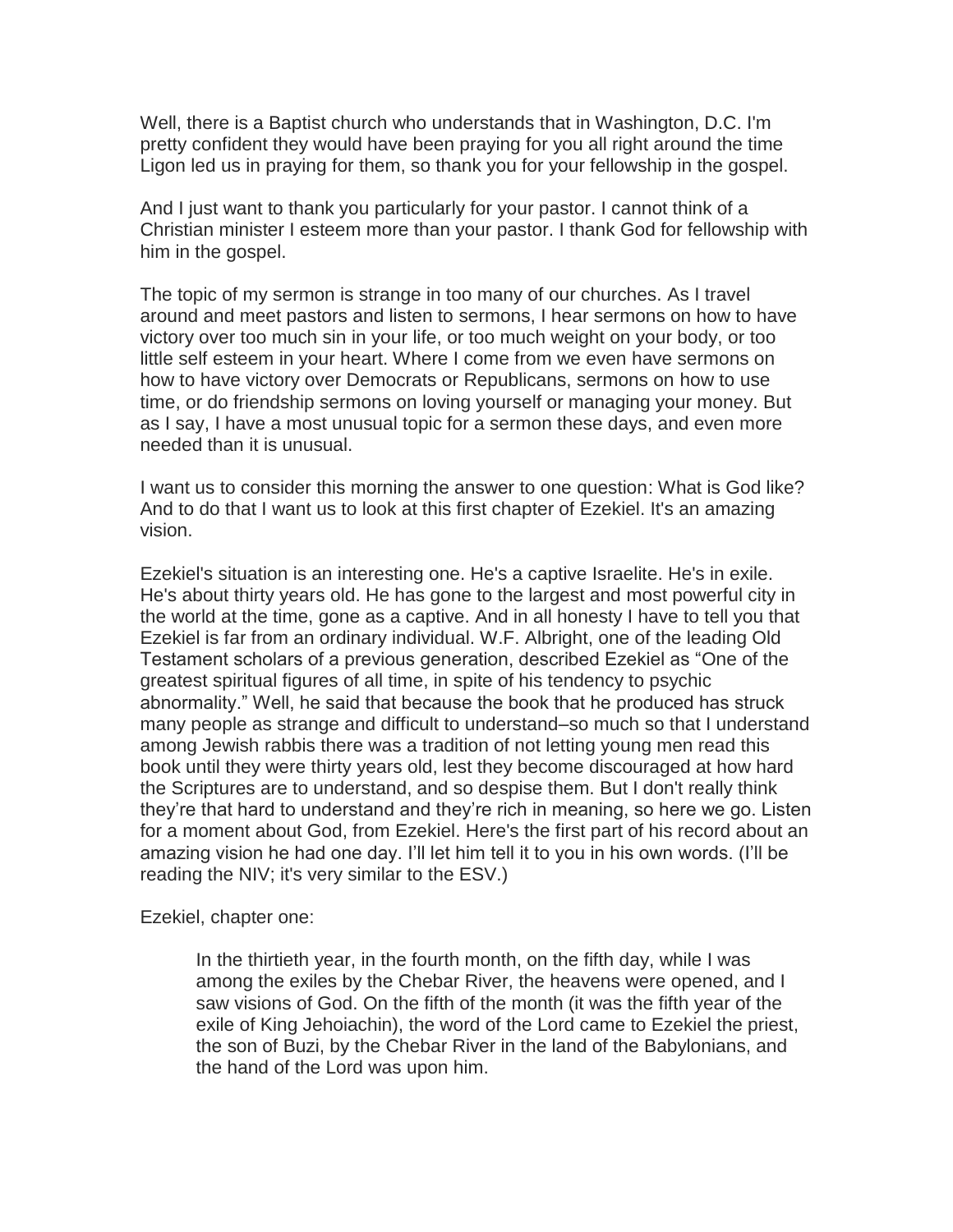I looked, and I saw a windstorm coming out of the north, and an immense cloud with flashing lightning and surrounded by brilliant light. The center of the fire looked like glowing metal. And in the fire was what looked like four living creatures. In appearance their form was that of a man, but each of them had four faces and four wings. Their legs were straight, and their feet were like those of a calf, and gleamed like burnished bronze. Under their wings on their four sides they had the hands of a man. All four of them had faces and wings, and their wings touched one another. Each one went straight ahead; they did not turn as they moved. Their faces looked like this: each of the four had the face of a man, and on the right side each had the face of a lion, and on the left the face of an ox. Each also had the face of an eagle. Such were their faces. Their wings were spread out upward. Each had two wings, one touching the wing of another creature on either side, and two wings covering its body. Each one went straight ahead. Wherever the spirit would go, they would go, without turning as they went. The appearance of the living creatures was like burning coals of fire, or like torches; fire moved back and forth among the creatures. It was bright, and lightning flashed out of it. The creatures sped back and forth, like flashes of lightning.

As I looked at the living creatures, I saw a wheel on the ground beside each creature with its four faces. This was the appearance and structure of the wheels: They sparkled like chrysolite, and all four looked alike. Each appeared to be made like a wheel intersecting a wheel. As they moved, they would go in any one of the four directions the creatures faced; the wheels did not turn about as the creatures went. Their rims were high and awesome, and all four rims were full of eyes all around.

When the living creatures moved, the wheels beside them moved; and when the living creatures rose from the ground, the wheels also rose. Wherever the spirit would go, they would go, and the wheels would rise along with them, because the spirit of the living creatures was in the wheels. When the creatures moved, they also moved; when the creatures stood still, they also stood still; and when the creatures rose from the ground, the wheels rose along with them, because the spirit of the living creatures was in the wheels.

Spread out above the heads of the living creatures was what looked like an expanse, sparkling like ice and awesome. Under the expanse their wings were stretched out one toward the other, and each had two wings covering its body. When the creatures moved, I heard the sound of their wings, like the roar of rushing waters, like the voice of the Almighty, like the tumult of an army. When they stood still, they lowered their wings.

Then there came a voice from above the expanse over their heads as they stood with lowered wings. Above the expanse over their heads was what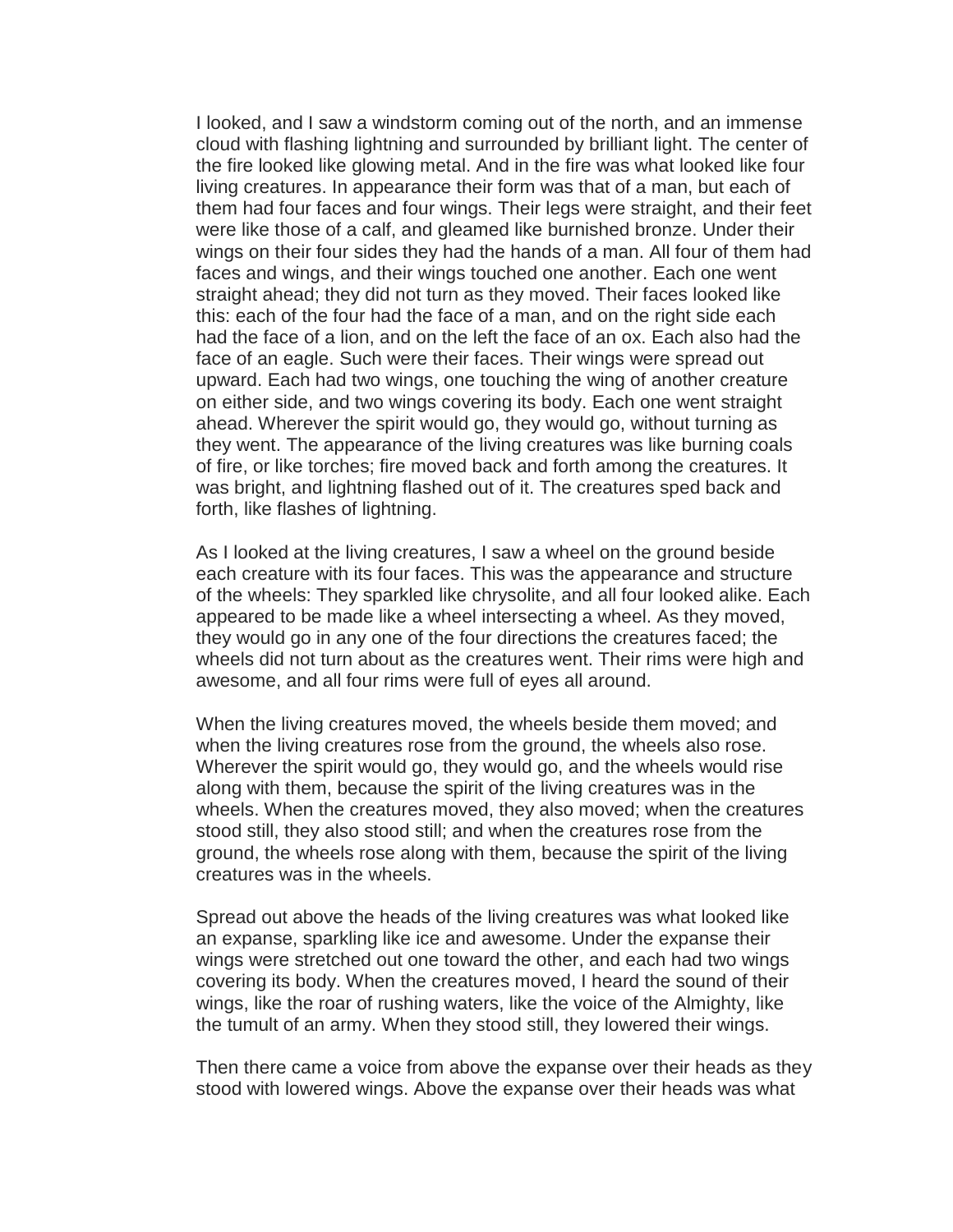looked like a throne of sapphire, and high above on the throne was a figure like that of a man. I saw that from what appeared to be his waist up he looked like glowing metal, as if full of fire, and that from there down he looked like fore; and brilliant light surrounded him. Like the appearance of a rainbow in the clouds on a rainy day, so was the radiance around him.

This was the appearance of the likeness of the glory of the Lord. When I saw it, I fell facedown, and I heard the voice of one speaking.

Now I just have to resist going on and reading what he said. It's a compelling vision, and I would encourage you to realize that you don't have anything better to do this afternoon on the Lord's Day than to go ahead and read chapters 2, 3, 4, and 5 and see what the Lord says to Ezekiel. But we must stop here and look at this first chapter. And in order to help you take notes — for those of you who take notes — I want us to notice five things, and I'll try to point it out very clearly — five things from this text of Ezekiel 1 that we learn about God.

The first couple of things which this vision clearly teaches us, and which would have been no news to them then, today we need to learn. So I want to point these things out. And the most fundamental, maybe the most obvious so I don't need to point it out…but I think I do…is this.

### **I. Number one: God is not like us. God is not like us.**

You see in this vision, we have a vision of a living being who is not like us. The Lord says in Psalm 50, "You thought I was altogether like you." Friends, we have to admit this is a basic problem that we have when we come to God. We refashion Him in our own image, at least in our minds. If you're here today and you're not a Christian, this is the most fundamental thing we as Christians would want to communicate to you: Don't assume you know what God is like. Don't assume by your own intuition or inner sense that God must be a certain way than in fact He is. Why would we think that?

I remember once teaching a seminar on the doctrine of God, and one seminary student spoke up and said, "I like to think of God like this." And then he kept going. And after about five minutes, I interrupted him. He was going to keep going! And I said, "Look, Bill, thank you so much for telling us about yourself, but we're here to learn about God." Why would we assume that God is like what you or I want Him to be like? He is a real, existent, personal being! Friends, if we're going to learn about God in His being, in His character, He must tell us about himself, and that's what He's done in this amazing vision here. And the most fundamental thing we see, and that we have to begin with, is to note and sort of clean the slate over what our presumptions would be and realize that God is unusual. The Bible uses the word *holy*. And it is not simply that God possesses holiness, which He does, but that He is in fact holy. And therefore when we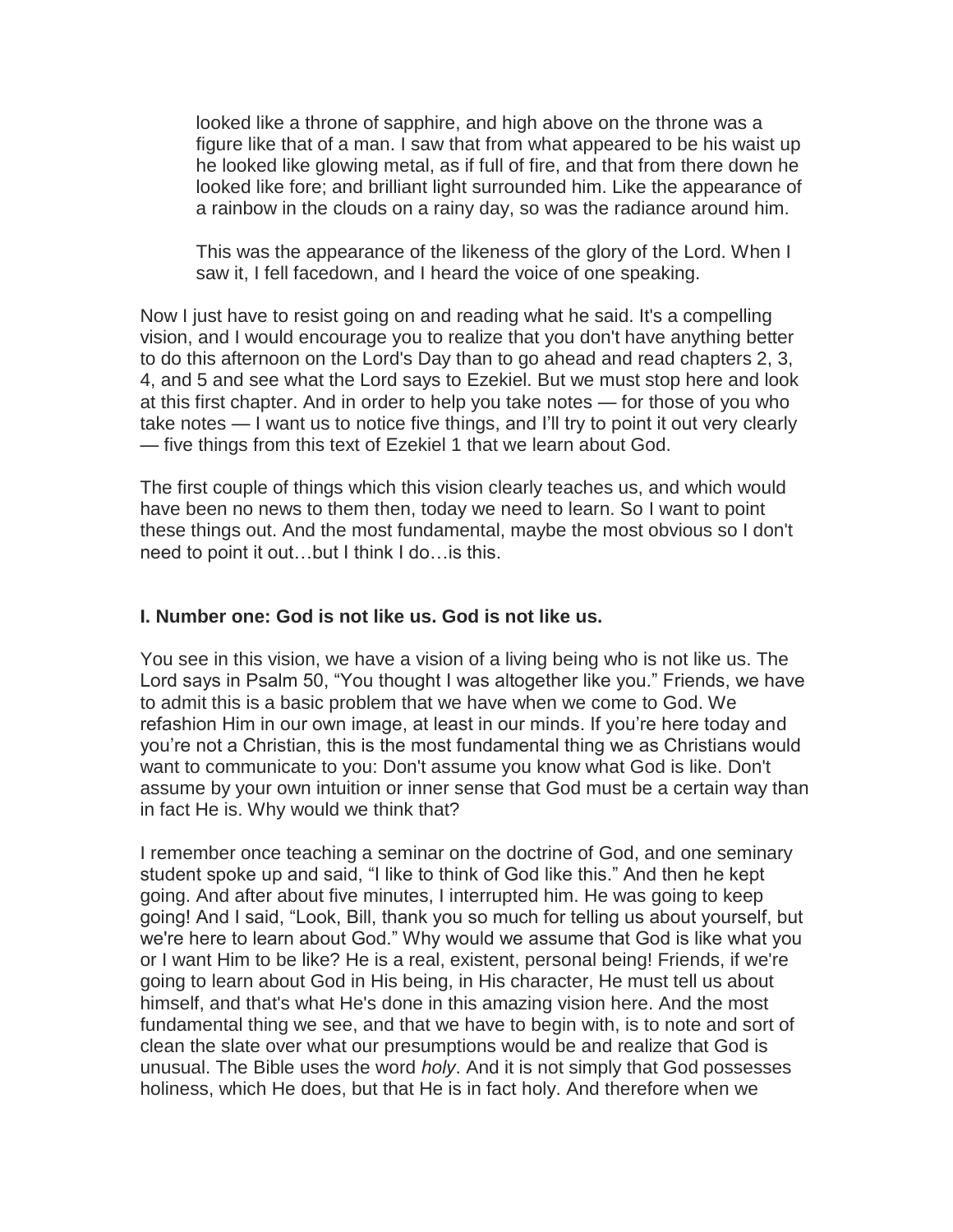approach Him, we do so with awe and reverence.

You see how this vision is meant to ratchet up the awe as we go along through it. Reading it, I thought of the movie *The Wizard of Oz*; Dorothy coming to the Emerald City and then going through that door where she'll see the wizard. And she goes down this long tunnel, and then I think turns to the left, and things get more awe-inspiring as she goes. Now of course that's a fable. Not only was there just a little old man in the fable at the end, but it really was just a fable.

But this is true. There really is a God like this. You will one day meet Him. When you meet Him, you will realize that all the intimations, all the suggestions of His glory and His majesty that you have had in your life are just suggestions and intimations compared to what will really be the case. We feel this in this vision as we read through it. You see, we have these great descriptions here in verses 4- 14 of these living creatures that are magnificent in themselves, and then these wheels with them (verses 15-24). All of that is only to bring us to verse 22:

"Spread out above the heads of the living creatures was what looked like an expanse, sparkling like ice and awesome."

And then in verse 25 we see even above that there was a throne, and above that one on the throne.

Friends, this is the great God of the Bible; the God who is inexhaustible; who, apart from His telling us about himself, is incomprehensible. Note even throughout this vision inspired by the Holy Spirit, in recounting it there is I think a kind of hesitancy on Ezekiel's part to describe in words. He was very theologically educated. He would have had a decade of theological education as a sort of "priest in training." But when he comes to describe this to us, he keeps stumbling: *as if…; like…; the appearance of….* This is an awesome sight, so when Ezekiel finally meets this vision of this God that he believed in, what does he do? Give an eloquent prayer full of great learning, because he has a PhD from the University of Jerusalem? No. His mouth is silent and he falls face down, because this God truly is a great God.

As I have opportunity to be in different churches and different conferences and talk with Christians from around our country, I do find the strange tendency today to assume that intimacy with God is evidenced by how casual we are with Him. Casualness is assumed to be the height of intimacy. Friends, that's not true. I understand how that may be true in some ways–and only in some ways–but in some ways. In my relation with my wife or with good friends…whom I don't refer to as "Dr. Duncan III", I refer to him as "Lig." But when it comes to God, this one who is unlike us, the Bible nowhere suggests that you and I will become more casual with Him as we actually come to know Him better. Yes, we are assured of His love in Christ; yes, we can sing *What a Friend We Have in Jesus* and mean it; but there is with the God of the Bible a striking sense of reverence and awe, so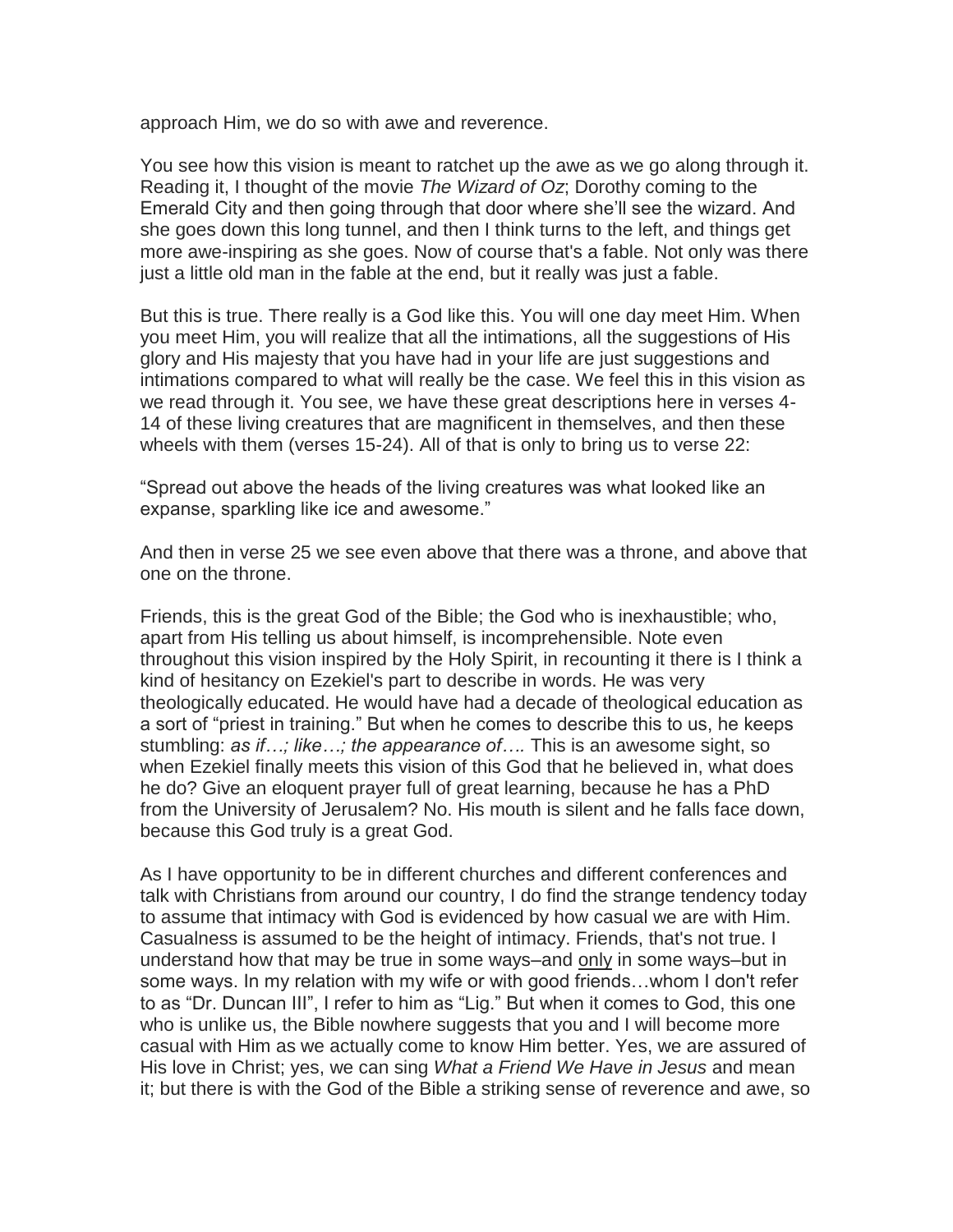much so that we see here Ezekiel, after all of his theological training, falls face down just like Job did in Job 42. So for us and for our congregations and for God's name's sake, we need to know that God is not just the old man upstairs a friendly chum, a pal, a grandfather. He is the utterly unique holy one. Oh, friends, if you would understand the God of the Bible you must begin there.

All right, that's the first point. If you're taking notes, that's Point One.

## **II. Point No. 2: God is all-powerful and all-wise. He is omnipotent and omniscient.**

Look again at a few of these verses. You see in verses 4-14 you have these living creatures, awesome in description, and then the wheels (verses 15-22).

If you're old enough, you may remember a secular popular book, best-seller, based on this chapter… Erich von Daniken's *The Chariots of the Gods*. It's an odd book that came out in the 1970's where this guy suggested that what you have here is really a UFO. You have an alien in an alien vehicle. And it's kind of true, but not in the way he meant it! This is the God who created the universe who is appearing, and He gives this vision of himself through these creatures and these wheels, and then finally the expanse and the throne above. And these things are not there so you can make a flannel graph in Sunday School to show the kids what God is like. These things are there to convey some very important truths about God.

So if you look at these living creatures, you see they have four faces, one facing each direction. Now why would that be? Because it's showing you can't do anything behind their back. They can see you. Wherever you are, they see. And it's not just one of them; you've got four of them, so this is complete surveillance! And then what are those wings doing there? Those wings are there — and you see they speed back and forth like lightning — to show that space is no barrier. This God of the Bible is being represented even by these attendants. And the wheels are the same thing. You notice that they go in every direction, but without even turning.

Friends, you live in a state capital. I live in the nation's capital. We're surrounded by people, our congregations are full of people (basically I'm talking about you) who think you have great power. Oh, friends! Not a one of us has anything compared to God. He is the one who long after our names are forgotten on this planet will be the all-marvelous, the all-splendid, the all-powerful, the all-knowing God. He is the great one, and that's what this vision is showing us, both with these living creatures and with these wheels.

Now, as I say, this wouldn't have been news to Ezekiel, but it is to a lot of people today. Sigmund Freud in his famous book *Totem and Taboo* said, "At bottom,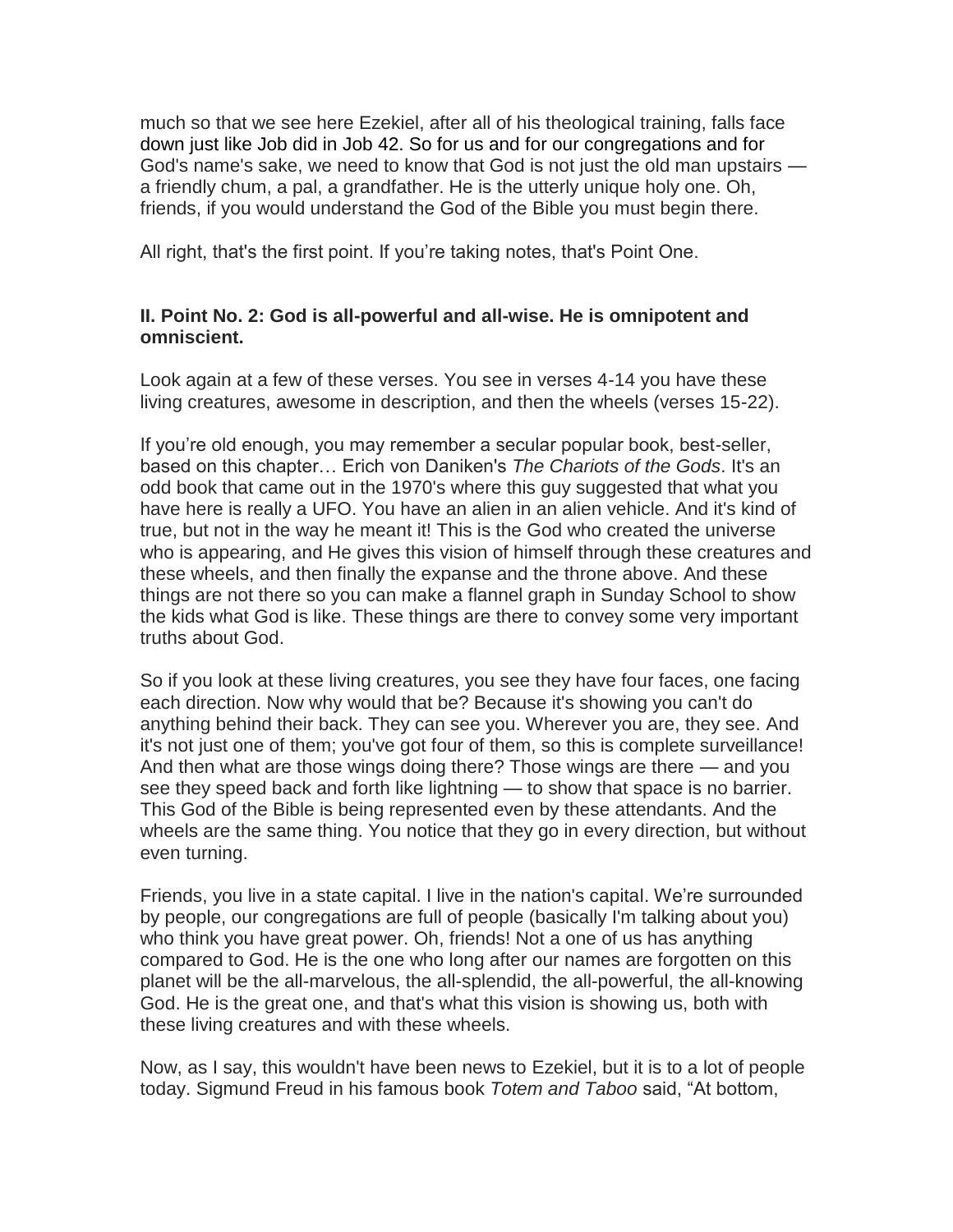God is nothing more than an exalted father." Some of you have studied philosophy and know that some have suggested that God was just a projection of our own desires, and that's what Freud is picking up on. And I'm not surprised at Freud being able to notice some things that are accurate, even though he doesn't understand them. So, for example, does everyone have a longing for a parent figure, for authority, for approval, for meaning? Well, yeah, it seems so. It seems that's a basic part of us. But I guess my question would be, well, why is that the case? Why would we all be like that? Could that be part of the image of God in us? That He has made us specifically to know Him? That the most important thing you can do in this life is to come to know truly this God? And that's what I think the Bible tells us clearly.

If you're here today and you're not a Christian, that's what we want you to know. I speak of "we" now; I'm not a member of this congregation, I'm not even a Presbyterian. But we are Christians, and we would like you, our friend who visits here today, we would like you to know this more than anything else: God made all of us in His image. That's where that longing comes from. But we have by our own sin separated ourselves from God. We have called down His wrath upon us because He is a good God; because He says murder and lying and adultery and greed and pride are not OK. So because He is good, He will punish us. And friends, that leaves us in a terrible situation, facing the wrath of God.

But in His great mercy, the eternal Son of God became flesh. Jesus Christ lived the life you and I should have lived: a perfect life, a life of complete fellowship and obedience with His Father. And then He died a death He did not deserve, but we deserve. He died a death for all of those who would ever repent of their sins and trust in Him. And three days later, He was raised from the grave for our justification, vindicating all the claims that He made. And He ascended to heaven, and we're called now through the preaching of the word to turn from our sins and to trust in Christ; to repent and believe. And that's how we know you, my friend, will come to have eternal life…a life that begins even today. If you want to know more about this, please talk to me down here at the front or Lig at the door in the back, or any of the other friends you see here who would love to talk to you about this.

This all-powerful, all-wise God wants to come to know us. Christian friends, this is why our time together should be marked with reverence and trust.

Now, I don't think there is only one style of reverence, but I do think there needs to be reverence and trust. I don't know about you in your Christian life, but in my own Christian life, the more I've come to understand God's power, God's wisdom, the better able I am to trust Him. Come to know more about God, and you will find trusting Him made easier. This God is eminently trustworthy. He is omniscient and omnipotent.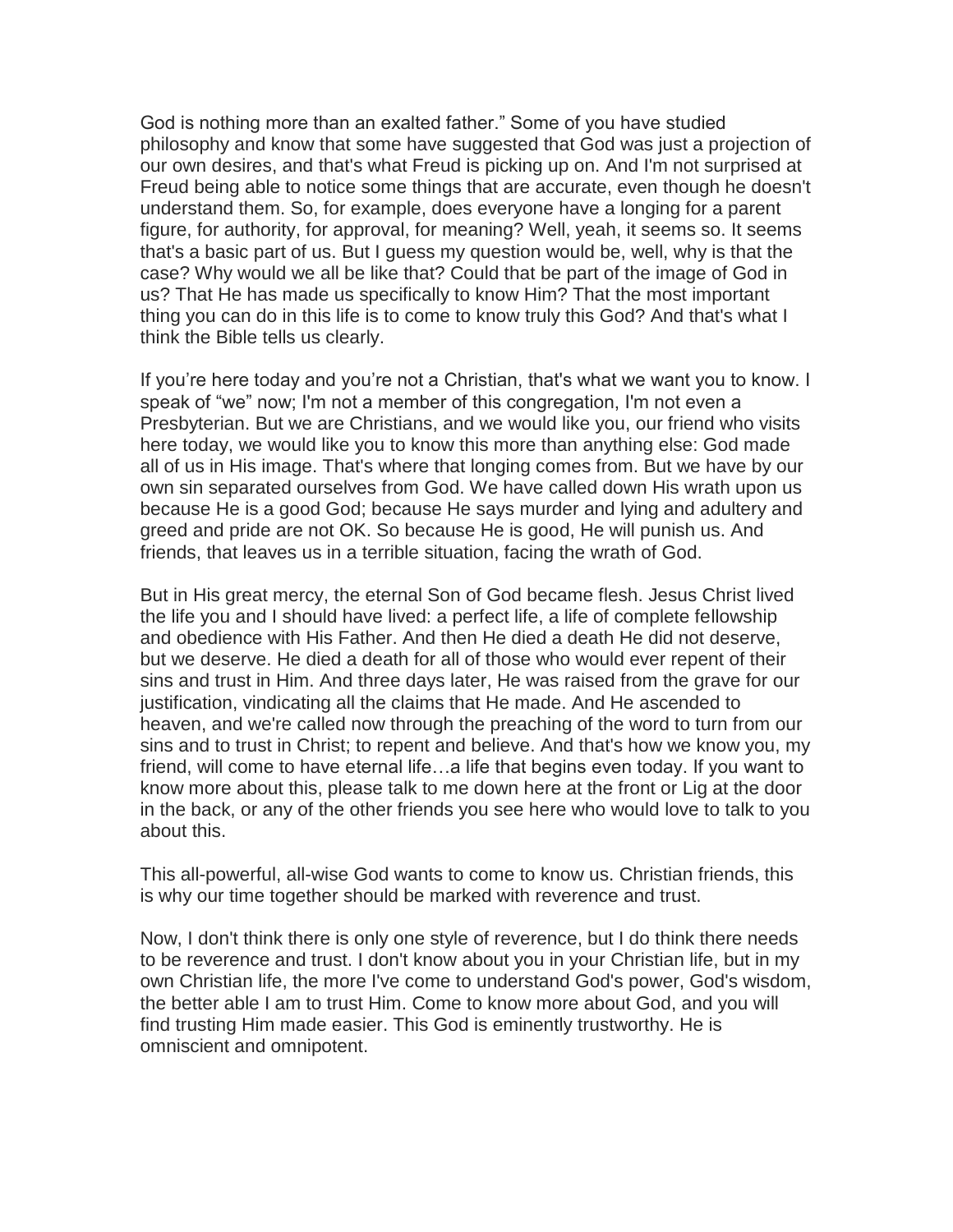### **III. God is not limited by circumstances**

Well, the next truth about God is I think the point of this passage for Ezekiel. Number three: God is not limited by circumstances.

God is not limited by circumstances. In this case, it would have been God is not limited to Jerusalem. You know, what he was seeing here was kind of like the arc of the covenant on wheels. It was sort of a chariot, showing that God is not limited to this temple in Jerusalem. He had told them that; they didn't seem to remember that. But they wondered, in losing their land had they lost their God? And the wonderful answer in this vision comes: No! God is the God of the whole earth. He will come to them. I wonder if that's why in verse 28 you even have this mention of the rainbow — "...like the appearance of the rainbow in the clouds" recalling the universal covenant God had made back after the flood, in Genesis.

Now friends, if you see what this means…if you're here today and you're not a Christian, this means for you that you really can't escape this God. You may have thought that you can escape Him by running from Him. You may have thought you can escape Him by taking on an appearance of religiosity, when in your heart you really couldn't believe or care less. But this passage stands here as a warning to you that this God is not limited to where you last think you saw Him. You will one day face Him.

There are others of you here today who may very well be thinking, 'Well, OK. But somebody like me? This God that you have said is so holy would not want someone like me. You can't know the things I've done. I'm not nearly as good as all these people sitting around me. This is…you're telling me about a God that is clearly not for me.' Friend, if that's you, think again. If you think you're beyond God's care and concern, look at how He goes and seeks out His people here. Do you know why His people were in captivity? Why they were out in exile? Because they had sinned. They had done what they should not do. They had worshiped other gods. They had been adulterous. And yet even those who are lost in spiritual adultery, God in His grace and mercy and love came seeking. Friend, if you think you are beyond being sought out by this God, think again.

I know you here are doing studies in *Pilgrim's Progress*. I heard Derek this last Wednesday night. Wonderful studies. John Bunyan also wrote other smaller lessknown works. One of them is called *The Saint's Knowledge of Christ's Everlasting Love.* It's a meditation on Ephesians 3:18, 19. One of the things Bunyan said in that piece is this:

Sometimes a man is, as he apprehends, so far off from God that they think themselves beyond the reach of God's mercy. But [writes Bunyan] when we think His mercy is clean gone and that ourselves are free among the dead, and of the number that He remembereth no more, then He can reach us. This should encourage them that for the present cannot stand,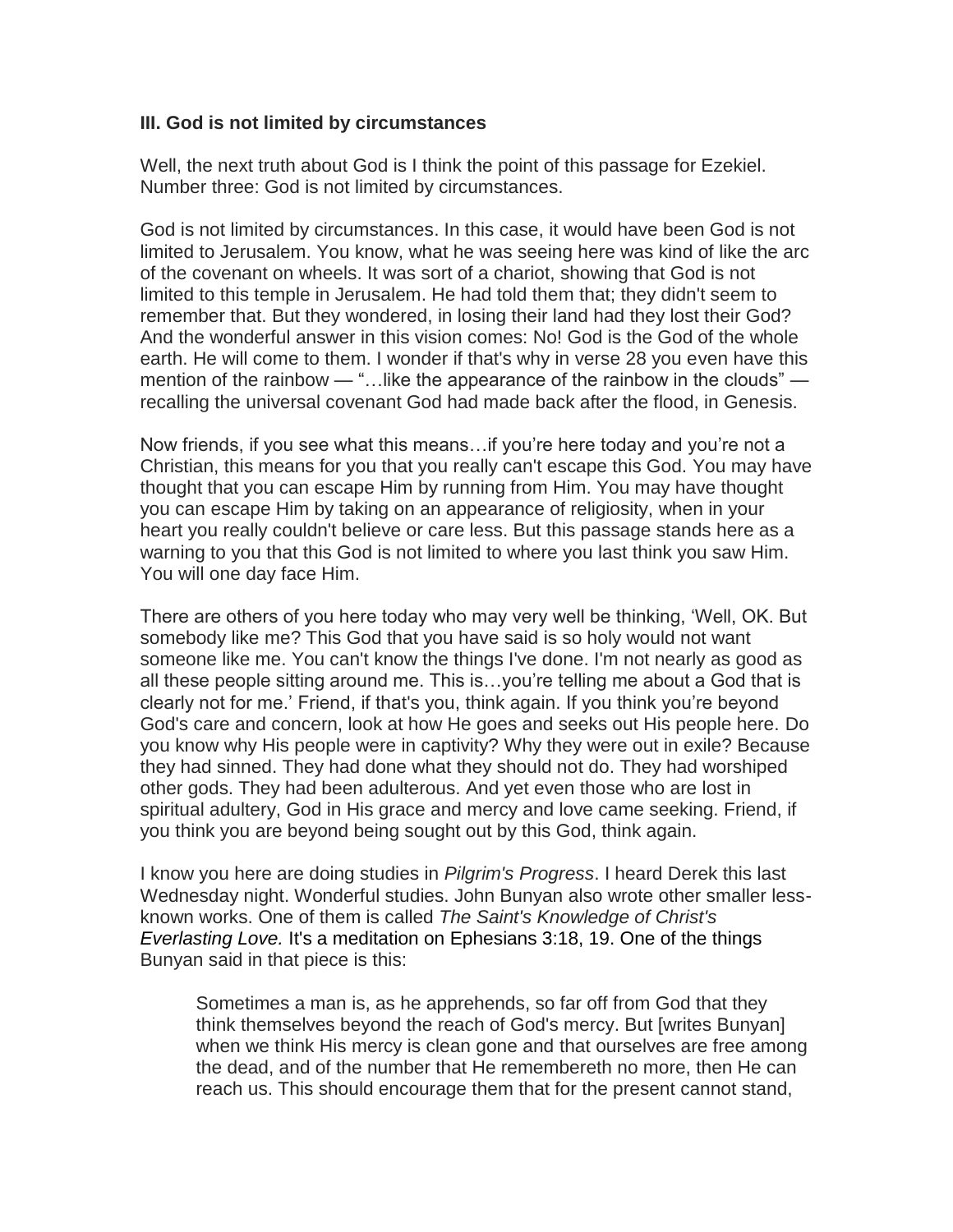but they do fly before their guilt. Them that feel no help nor stay, I will say before thee and I will pray thee hear me: Oh, the length of the saving arm of God! As yet thou art within the reach thereof. Do not thou go about to measure arms with God. I mean do not now conclude that because thou canst not reach God by thy short stump, therefore He cannot reach thee with His long arm. Look again! Job 40: 'Hast thou an arm like God?' It becomes thee when thou canst not perceive that God is in the reach of thy arm, then to believe that thou art within the reach of His; for it is long, and none knows how long.

Friends, this is a rebuke to our impatience when circumstances are not as we would imagine them to be, and so therefore we would get discouraged. It is a rebuke to our wrong attachment to something. Don't be too dependent on particular means, whether an author or a speaker or preacher, or a certain building, a certain style of singing, a certain friend, certain job, certain dream. Have hope, if you're separated in time or circumstances from some past place of blessing.

Some of you will remember worshiping at First Presbyterian Church with the saints in the 1940's when you were in a different building. Now you have this lovely new expanded edifice. Friends, if the Lord tarries and you have life, you'll see another building sometime. Maybe because you'll move, or maybe because something will happen here and you'll do something. But friend, you realize that God's blessing is not tied to the temple in Jerusalem. It's not tied to the building on State Street. It's not tied even to your husband or wife. God's blessing comes from God! And He is not limited by any earthly circumstances through which you've known His blessing in the past. God is not limited by circumstances.

Let's go on to the fourth thing. A couple of more things about God which are not expressly taught in this passage, but which this passage gives us examples of and which is typical of God as the Bible reveals Him, and which are important for us to notice.

### **IV. God initiates.**

Now, Number four: God initiates. God initiates. There is divine initiative here, and they knew God was like this. They should have known from the history. They were surprised it could happen even when they were in Babylonia, when they were far away from the Promised Land. But you see here we don't find that Ezekiel was such a great religious seeker that he has been praying and fasting for forty days, and that in response to his earthly religion, his personal virtue, God will condescend to reveal himself. We don't find in the first verse that Ezekiel reaches up and rends the heavens. No, we see here in verse 1 the heavens were opened, and that passive lets us know that it was God that did it.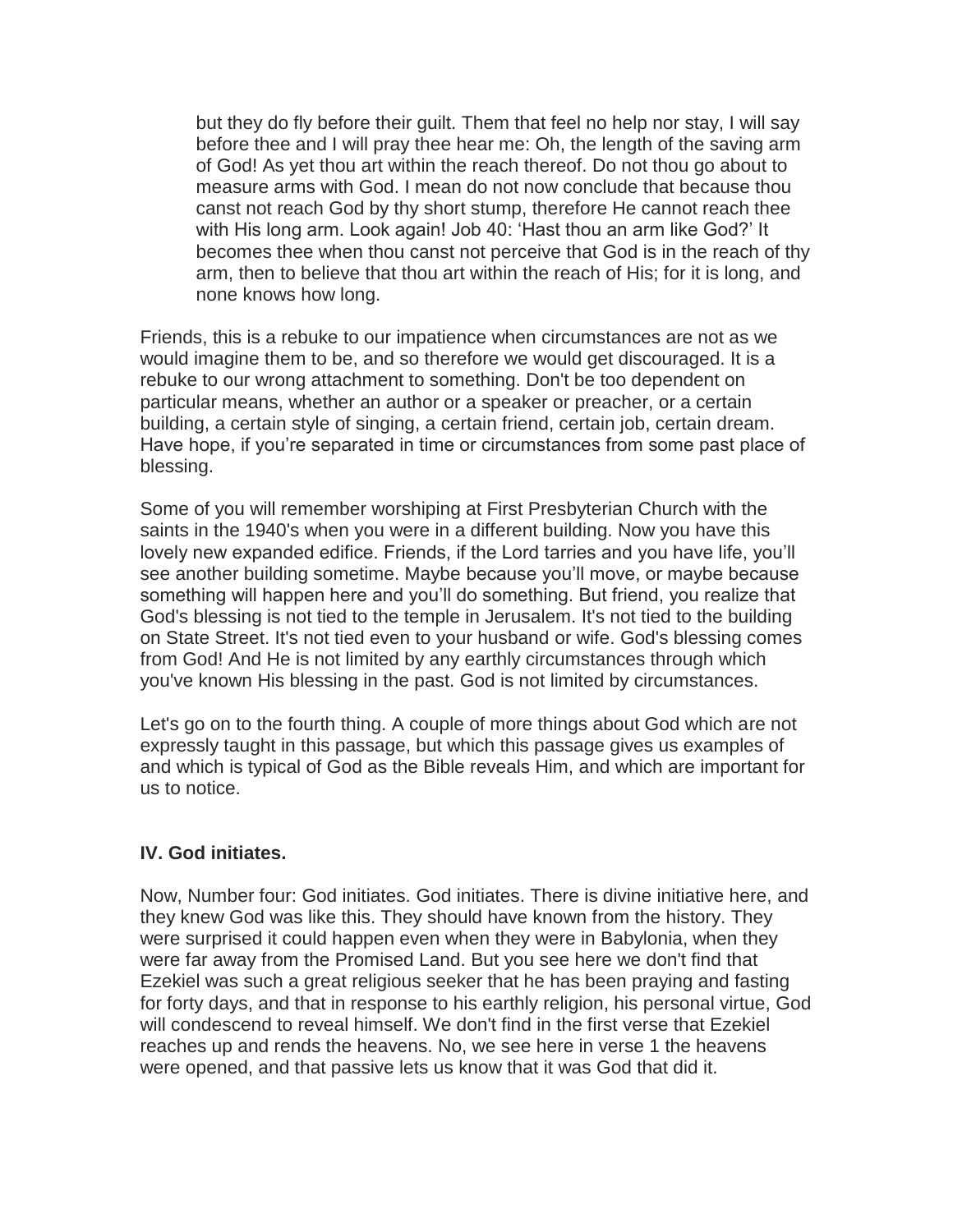We see in verse 4 the storm came; in verse 25, a voice came; in verse 28, one was speaking. You see, again and again it's God that takes the initiative. And we're not surprised at this if we know our Bibles. This is what the God of the Bible is like, so in Exodus it is God who comes seeking for Moses when he's just out tending sheep. He's already in retirement. He's eighty years old, and God decides to use him to bring a people to himself. Or, the great story of course of Isaiah in the temple, and God reveals himself to Isaiah. Or Saul on the road to Damascus, as the risen Christ appears to him. You know, one study I read recently suggested that 84% of those who call themselves evangelicals — 84% of those who call themselves evangelicals here in America embrace the notion that in salvation God helps those who help themselves. Well, friends, the story that we find in the Bible is not of us finally working together with God to save ourselves; but it's God initiating to those who are spiritually dead.

I love the story in the gospels where Jesus speaks to the deaf man. And that's a story of your salvation and mine, if you're a Christian here this morning. Jesus speaks to the deaf man. His action of speaking, accompanied by His Spirit, creates life, and that's what we've known. We are not good enough for God to love; God has chosen to love us. God initiates. We are utterly dependent upon Him, and our response is to be one of grateful praise and humble prayer.

One more thing. One more thing. There's no doubt that creation can speak beautifully of the Creator. It's true of man-made things. This is a lovely space. Congratulations on getting this done. (And can I say as a visiting preacher I so appreciate having the pulpit in the middle! This is a good thing architecturally, and it is the right thing theologically, so it's good to see this here.) I love architecture, and when I see architecture that excites me, it will so often make me think of God, just like music will. And certainly the natural creation…we know from Psalm 19 that the heavens are telling the glory of God.

I remember when I lived in Britain, I think one time when I'd gone up to see Ligon in Edinburgh, I went on up further north and west to a western coastal town in Scotland, which was renowned for its sunsets. And as I was driving along the little road to get to it, all the cars were pulled over because it was that time of day. The doors were open and people standing out just looking at the sky. I think it's probably the most amazing thing I've ever seen — the sunsets there in Scotland. I don't know why they're there. If you want to explain it to me physically afterwards, I would love to know, but it's an extraordinary vision of beauty. But even that is only a dim reflection of the God that Ezekiel here has a vision of. So friends, if we would come to know the God of the Bible, we have to do more than see something physical that's amazing. The Grand Canyon may inspire your soul, but that is not the thing that finally will bring us to know this God.

#### **V. God communicates.**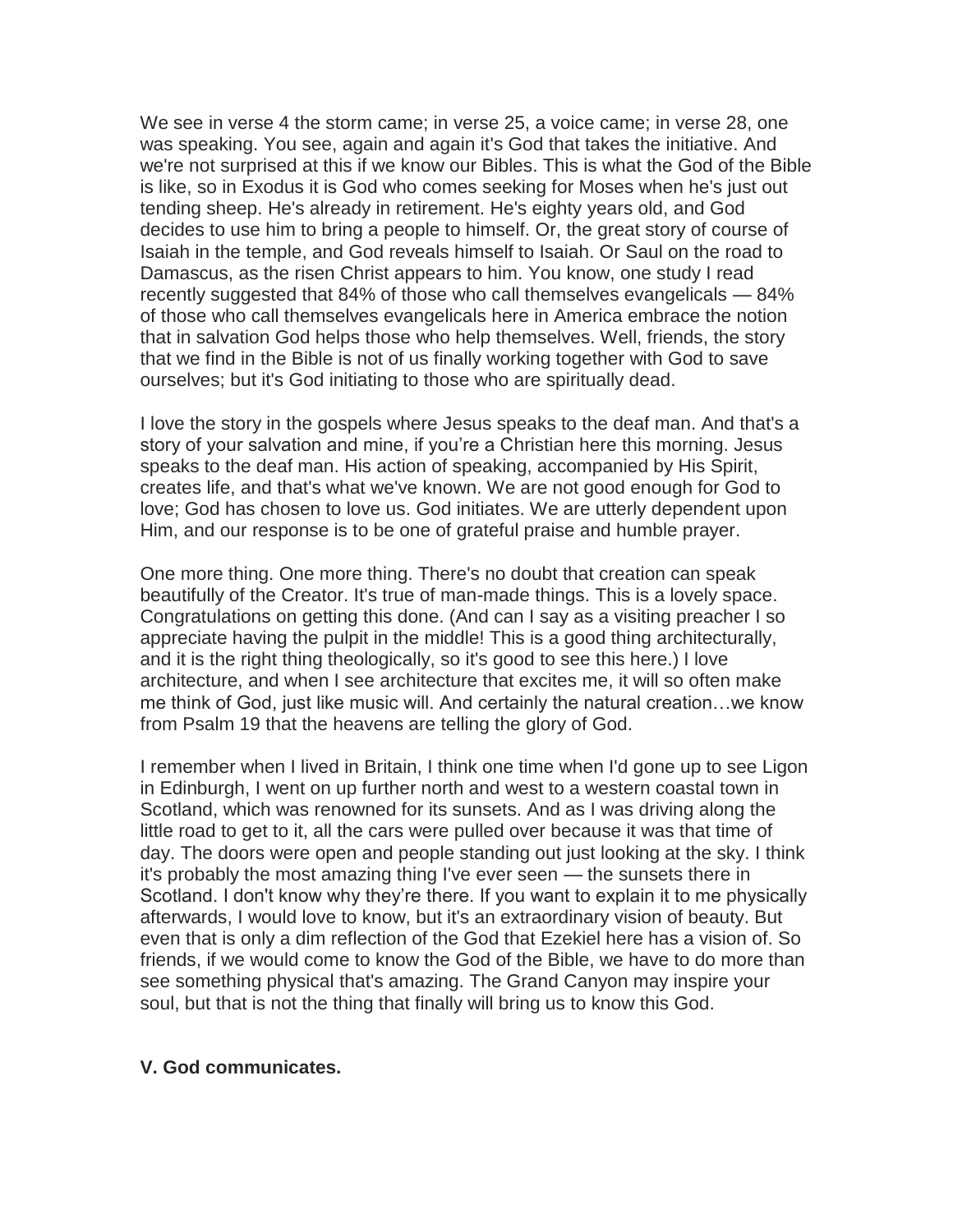And what we see in this vision (No. 5, if you're taking notes) is that God communicates. God communicates. This is at the heart. It's assumed. It was new to them that it could happen there, but they knew this about God. But we need to know this.

We like special effects today. We think this beginning windstorm is cool! You know, we think the lightning and stuff flashing back and forth is great! But then if you or I, or someone in Hollywood, were planning this, we would put that at the end as the climax. But this vision starts with sight and then moves to sound the sound of those wings — and then it climaxes (verse 28) in a voice of one speaking words. Do you see that? We would tend to go for the spectacle because we like the immediate impression.

But what God is doing here is He's showing through all of this spectacular attendance around Him, it's calling attention to Him. And even the way He appears to Ezekiel in this is calling attention to what He says; to His word. The word is at the center. It's not just an architectural preference. It's a reflection of the story of the Bible, of how God has revealed himself to us. Sight, sound, speech — you see, this God wants not mere adoration from a distance, but He wants a personal relationship. He wants not mere encounter and sensation, but He wants covenant love. And for that, my friends, there's going to have to be information exchanged. There's going to have to be communication, proposition going back and forth, so that we understand what we're seeing, so that we understand what it means.

Now I know that being in a Presbyterian church that I am addressing a highly educated audience here, and some of you will have thought of objections already to my thesis about communication being at the center. And some of you have reached back into the depths of your philosophical study and come up with this objection: 'Mark, I have a dog. This dog is my best friend. This dog understands me. When I go home today, this dog will accept me, and by the very look in their eyes, I will know that they understand everything hard that I've had happen to me this week. This dog disproves your thesis that communication is at the heart of relationship.'

And that is a strong argument! I want to respect you in this brilliant argument you've come up with. I, too, have a dog, and we like our dogs. My family loves our dog. I like our dog. But even as much…as close a relationship as you may feel you have with your dog, I would suggest that if you go home today…you know, you go in the kitchen or wherever you keep the dog (maybe down here it's out back, or wherever it is, anyway)…you go and you find the dog, and that dog looks up at you and says, "How was church today?" that will change your relationship with that dog! Communication is at the heart of relationship. It's not just an abstract theological idea about propositional truth.

No, friends, you know that in your own life. Communication is at the heart of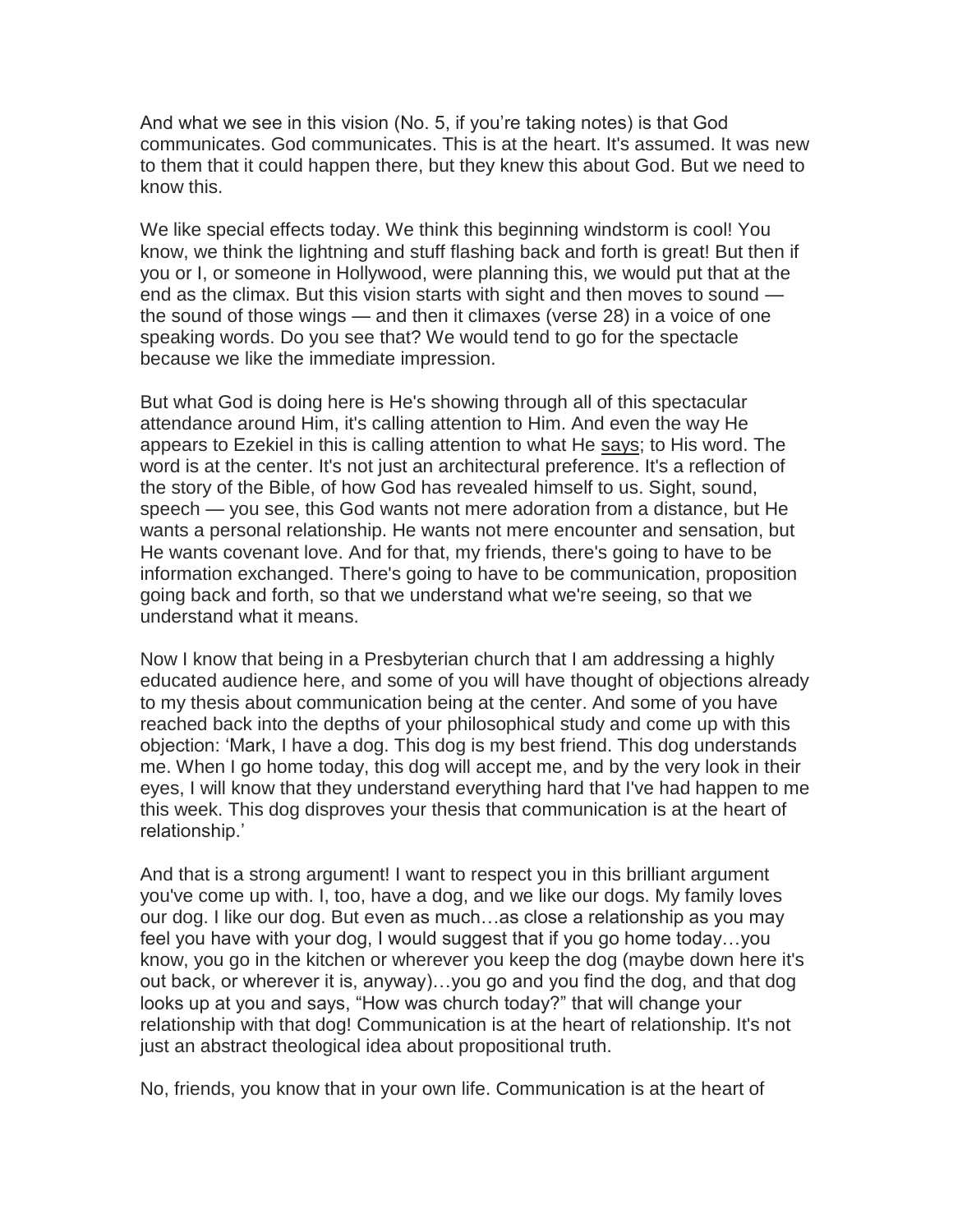relationship. So here in this vision I'm not surprised that it climaxes with God speaking. [It just kills me we can't go on and look at what God says, but there's value in us just looking at this first chapter, inspired for our instruction, and I think we're being instructed in this.] But what I'm saying to you, whether you're here not as a Christian or as a Christian, don't be satisfied just by your own intuition. Don't be satisfied with mere superstition, with reverence to a mute god. The real God has spoken.

I had a friend one time at Cambridge who was going to a student fellowship, and he said for two hours at this student meeting the students were there with their hands up, singing, crying out in prayer for God to speak to them. The whole time, their Bibles were lying there closed on their chairs.

Friends, the God of the Bible has spoken to us. The real God, the God who created this world, who has acted to save us, and who will one day judge us–this God has spoken. We can know what He's like.

People often asked Luther what he did to "do" the Reformation, and he explained,

"I simply taught, preached, wrote God's word. Otherwise I did nothing. And then while I slept or drank Wittenberg beer with my Philip and Amsdorf, the words so greatly weakened the papacy that never a prince or emperor inflicted such damage upon it. The word did it all."

Friend, that's why in our corporate times together we want to have the preaching of God's word being central; we want to have prayers to God being central…not just "worshipful experiences."

I so appreciate the way Bill (or whoever) lays out the bulletins. These are my favorite bulletins in the country. When we give them out…when you send them to us every month, we give them out in staff meeting. It's one of the few things our staff don't just throw away that I give to them! But they keep them, and they see that you all explain…like, even the way we had the words to the song that was just sung. It's not that music is unimportant; but friends, as Christians we know from the way God has related to us, the words are hugely significant. The words reveal.

You know that in your own experience. If you have a friend who's so busy he just won't listen to you, just won't talk to you, it takes a toll on the relationship, doesn't it? This God communicates.

All right. Well, that's it. Let's just review the five points again. First, God is not like us. Second, God is all-powerful and all-wise. Third, God is not limited to circumstances. Fourth, God initiates. And, fifth, God communicates.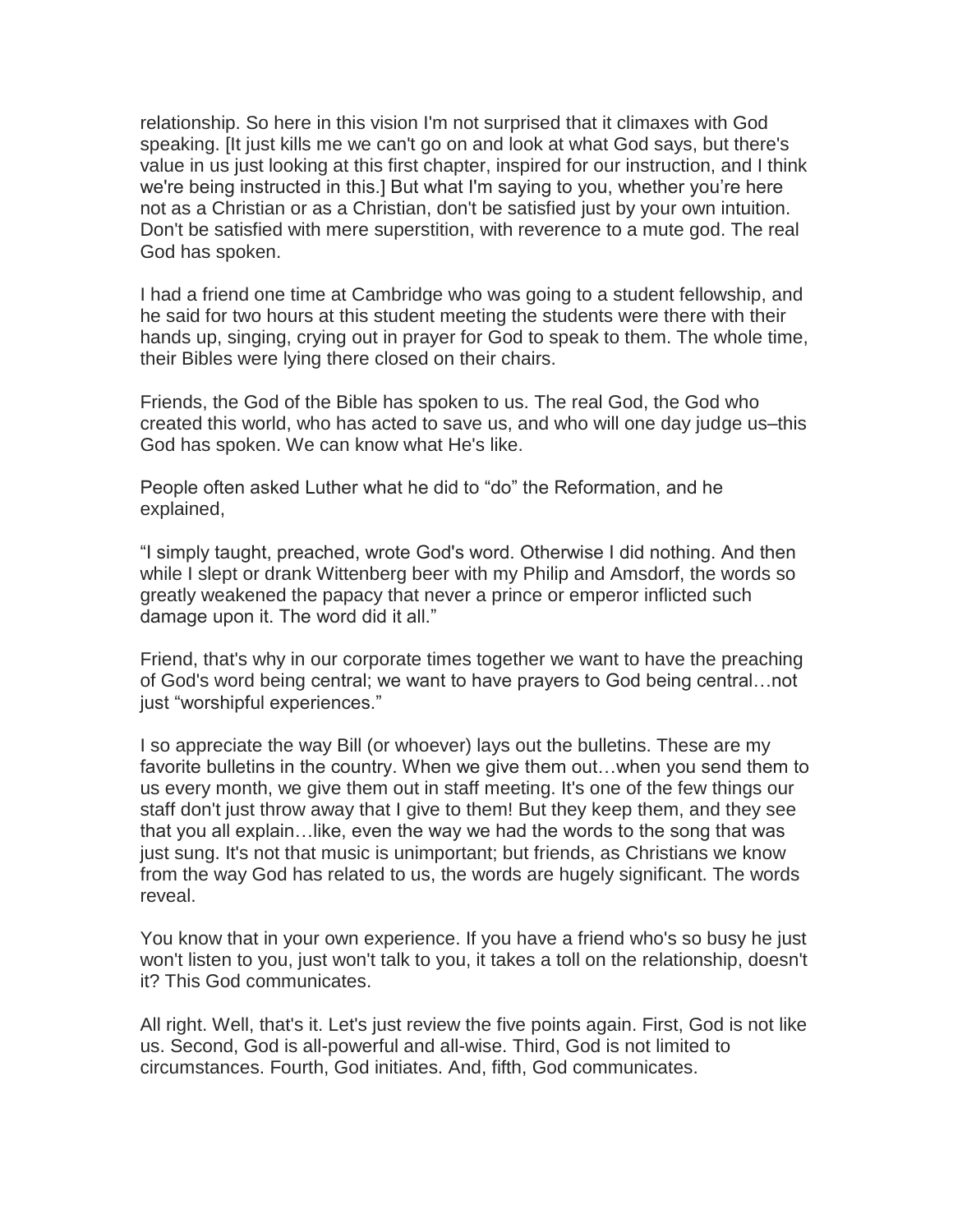Will Rogers said that "It's not what you don't know that will get you in trouble, but what you know for certain that just ain't so." Well, I think that's true. This God is the one we worship, and no other.

A.W. Tozer said in the first chapter of his book *The Knowledge of the Holy* that the very essence of what it means to be a Christian really is to love this God, to know this God. He wrote:

What comes into our minds when we think about God is the most important thing about us. The greatest question before the church is always God himself, and the most portentous fact about any man is not he at a given time may say or do, but what he in his deep heart conceives God to be like. We tend by a secret law of the soul to move toward our mental image of God.

If you have any hesitation about the truth of that statement, just go down the list of things we've said this morning. What difference does it make if you don't think God is just like you — if you do think He's just like you? If you don't think that God is wise, or able? If you decide He's limited to this place or that situation? If you think He simply stands and waits for your initiative? Or if you think that He's mute, that there's no way you could know what He thinks about you and life and the universe? Friend, what difference does that make?

It makes all the difference in the world. And more.

Let's pray together.

*Lord God, we thank You for how You have loved us in Christ. We thank You for how You have come seeking us. We pray that by Your Spirit, through Your word, You would come seeking us again today, and we pray that for each person here. In Jesus' name. Amen.*

Friends, as we celebrate this great God, let's take our hymnals and turn to hymn No. 92, *A Mighty Fortress Is Our God.* [Congregation sings.]

*And now may the grace of the Lord Jesus Christ, and the love of God, the fellowship of His Holy Spirit, be with us all evermore. Amen.*

*©2013 First Presbyterian Church.*

*This transcribed message has been lightly edited and formatted for the Web site. No attempt has been made, however, to alter the basic extemporaneous delivery style, or to produce a grammatically accurate, publication-ready manuscript conforming to an established style template.*